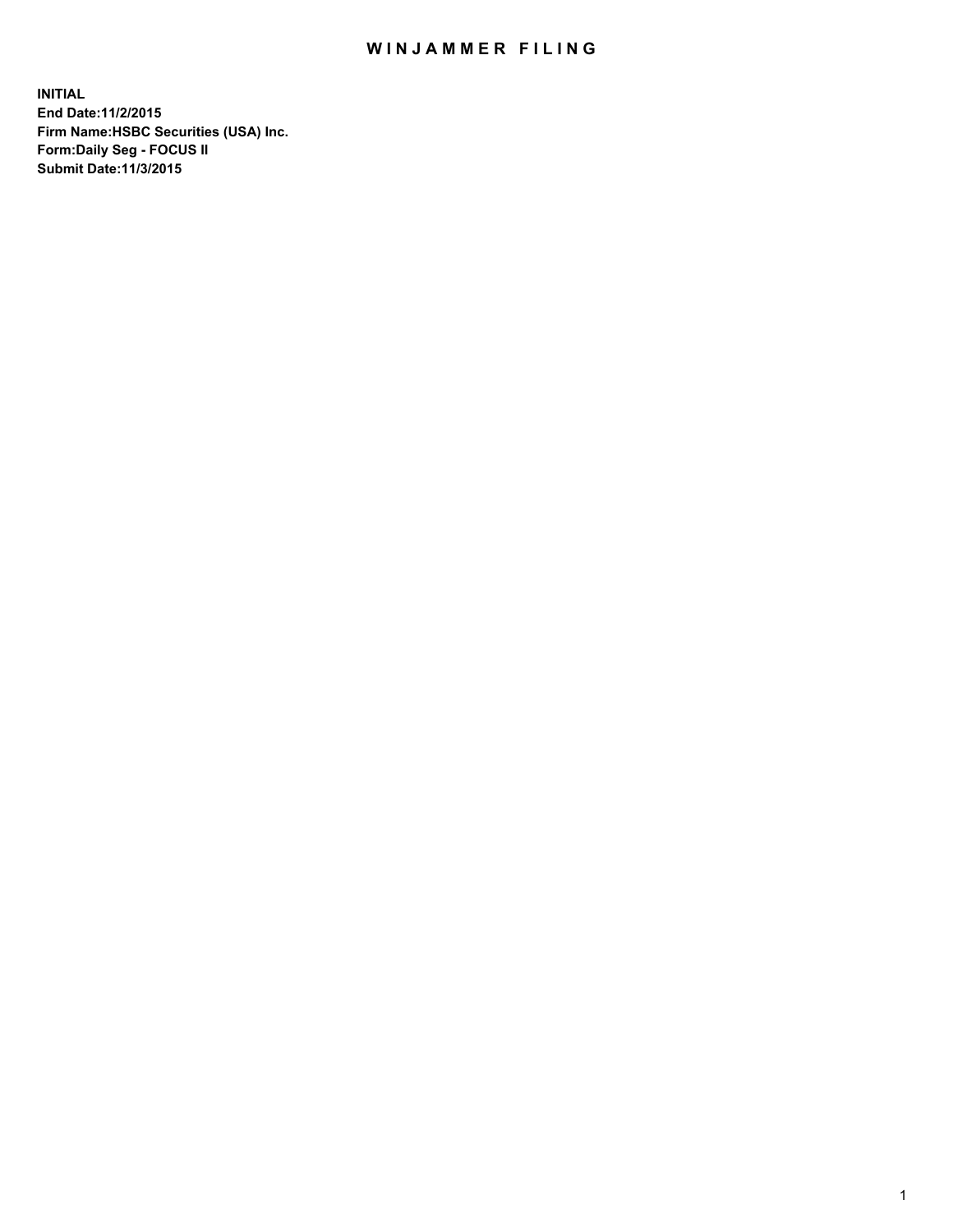## **INITIAL End Date:11/2/2015 Firm Name:HSBC Securities (USA) Inc. Form:Daily Seg - FOCUS II Submit Date:11/3/2015 Daily Segregation - Cover Page**

| Name of Company<br><b>Contact Name</b><br><b>Contact Phone Number</b><br><b>Contact Email Address</b>                                                                                                                                                                                                                         | <b>HSBC Securities (USA) Inc.</b><br>Steven richardson<br>212-525-6445<br>steven.richardson@us.hsbc.com |
|-------------------------------------------------------------------------------------------------------------------------------------------------------------------------------------------------------------------------------------------------------------------------------------------------------------------------------|---------------------------------------------------------------------------------------------------------|
| FCM's Customer Segregated Funds Residual Interest Target (choose one):<br>a. Minimum dollar amount: ; or<br>b. Minimum percentage of customer segregated funds required:%; or<br>c. Dollar amount range between: and; or<br>d. Percentage range of customer segregated funds required between:% and%.                         | 110,000,000<br>0 <sub>0</sub><br>0 <sub>0</sub>                                                         |
| FCM's Customer Secured Amount Funds Residual Interest Target (choose one):<br>a. Minimum dollar amount: ; or<br>b. Minimum percentage of customer secured funds required:%; or<br>c. Dollar amount range between: and; or<br>d. Percentage range of customer secured funds required between:% and%.                           | 10,000,000<br>0 <sub>0</sub><br>00                                                                      |
| FCM's Cleared Swaps Customer Collateral Residual Interest Target (choose one):<br>a. Minimum dollar amount: ; or<br>b. Minimum percentage of cleared swaps customer collateral required:%; or<br>c. Dollar amount range between: and; or<br>d. Percentage range of cleared swaps customer collateral required between:% and%. | 90,000,000<br><u>00</u><br><u>00</u>                                                                    |

Attach supporting documents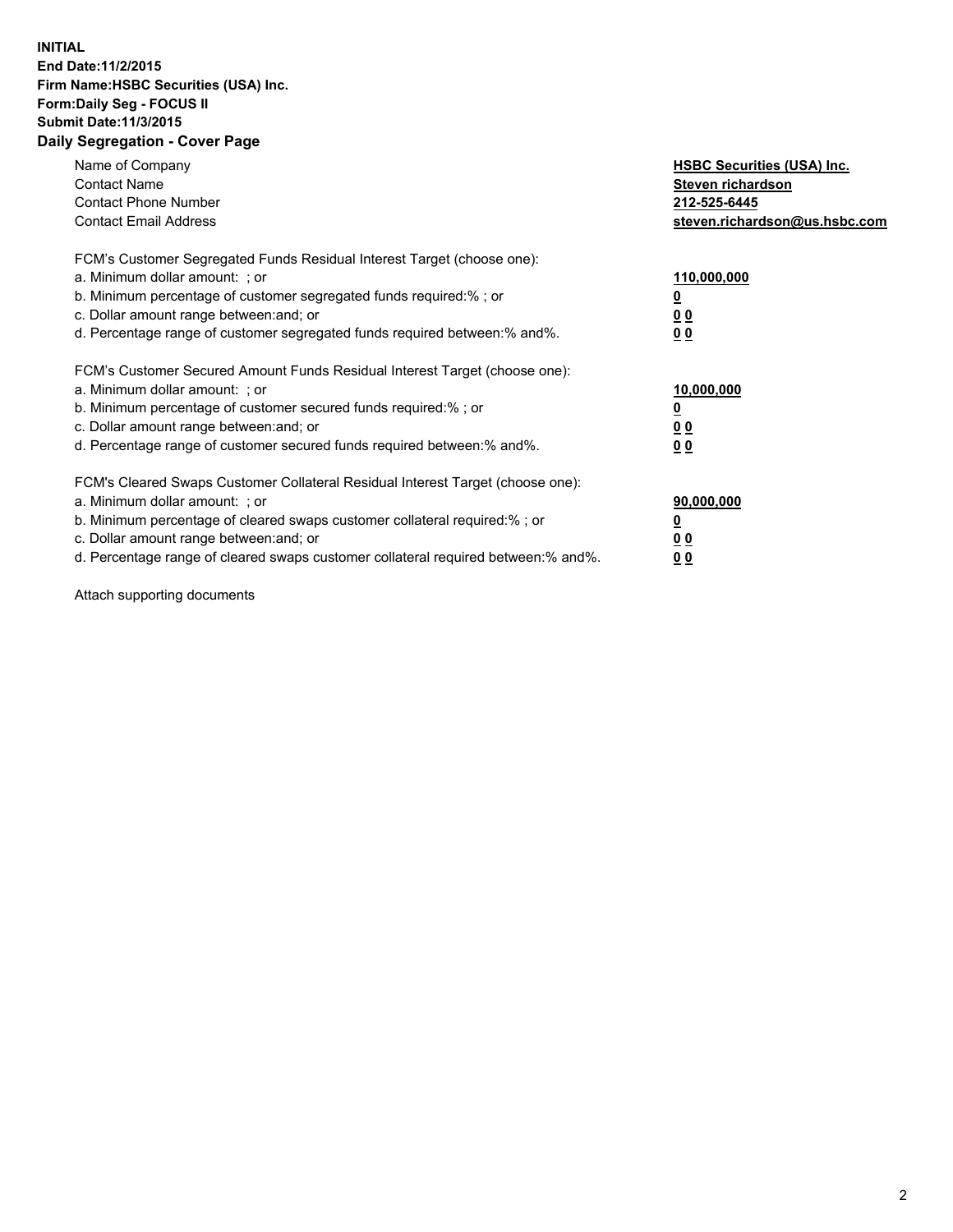**INITIAL End Date:11/2/2015 Firm Name:HSBC Securities (USA) Inc. Form:Daily Seg - FOCUS II Submit Date:11/3/2015 Daily Segregation - Secured Amounts**

Foreign Futures and Foreign Options Secured Amounts Amount required to be set aside pursuant to law, rule or regulation of a foreign government or a rule of a self-regulatory organization authorized thereunder **0** [7305] 1. Net ledger balance - Foreign Futures and Foreign Option Trading - All Customers A. Cash **79,057,623** [7315] B. Securities (at market) **106,734,998** [7317] 2. Net unrealized profit (loss) in open futures contracts traded on a foreign board of trade **-29,906,578** [7325] 3. Exchange traded options a. Market value of open option contracts purchased on a foreign board of trade **0** [7335] b. Market value of open contracts granted (sold) on a foreign board of trade **0** [7337] 4. Net equity (deficit) (add lines 1. 2. and 3.) **155,886,043** [7345] 5. Account liquidating to a deficit and account with a debit balances - gross amount **5,027,269** [7351] Less: amount offset by customer owned securities **-4,272,898** [7352] **754,371** [7354] 6. Amount required to be set aside as the secured amount - Net Liquidating Equity Method (add lines 4 and 5) **156,640,414** [7355] 7. Greater of amount required to be set aside pursuant to foreign jurisdiction (above) or line 6. **156,640,414** [7360] FUNDS DEPOSITED IN SEPARATE REGULATION 30.7 ACCOUNTS 1. Cash in banks A. Banks located in the United States **19,406,797** [7500] B. Other banks qualified under Regulation 30.7 **0** [7520] **19,406,797** [7530] 2. Securities A. In safekeeping with banks located in the United States **57,338,818** [7540] B. In safekeeping with other banks qualified under Regulation 30.7 **0** [7560] **57,338,818** [7570] 3. Equities with registered futures commission merchants A. Cash **0** [7580] B. Securities **0** [7590] C. Unrealized gain (loss) on open futures contracts **0** [7600] D. Value of long option contracts **0** [7610] E. Value of short option contracts **0** [7615] **0** [7620] 4. Amounts held by clearing organizations of foreign boards of trade A. Cash **0** [7640] B. Securities **0** [7650] C. Amount due to (from) clearing organization - daily variation **0** [7660] D. Value of long option contracts **0** [7670] E. Value of short option contracts **0** [7675] **0** [7680] 5. Amounts held by members of foreign boards of trade A. Cash **119,364,531** [7700] B. Securities **49,396,181** [7710] C. Unrealized gain (loss) on open futures contracts **-29,906,578** [7720] D. Value of long option contracts **0** [7730] E. Value of short option contracts **0** [7735] **138,854,134** [7740] 6. Amounts with other depositories designated by a foreign board of trade **0** [7760] 7. Segregated funds on hand **0** [7765] 8. Total funds in separate section 30.7 accounts **215,599,749** [7770] 9. Excess (deficiency) Set Aside for Secured Amount (subtract line 7 Secured Statement Page 1 from Line 8) **58,959,335** [7380] 10. Management Target Amount for Excess funds in separate section 30.7 accounts **10,000,000** [7780]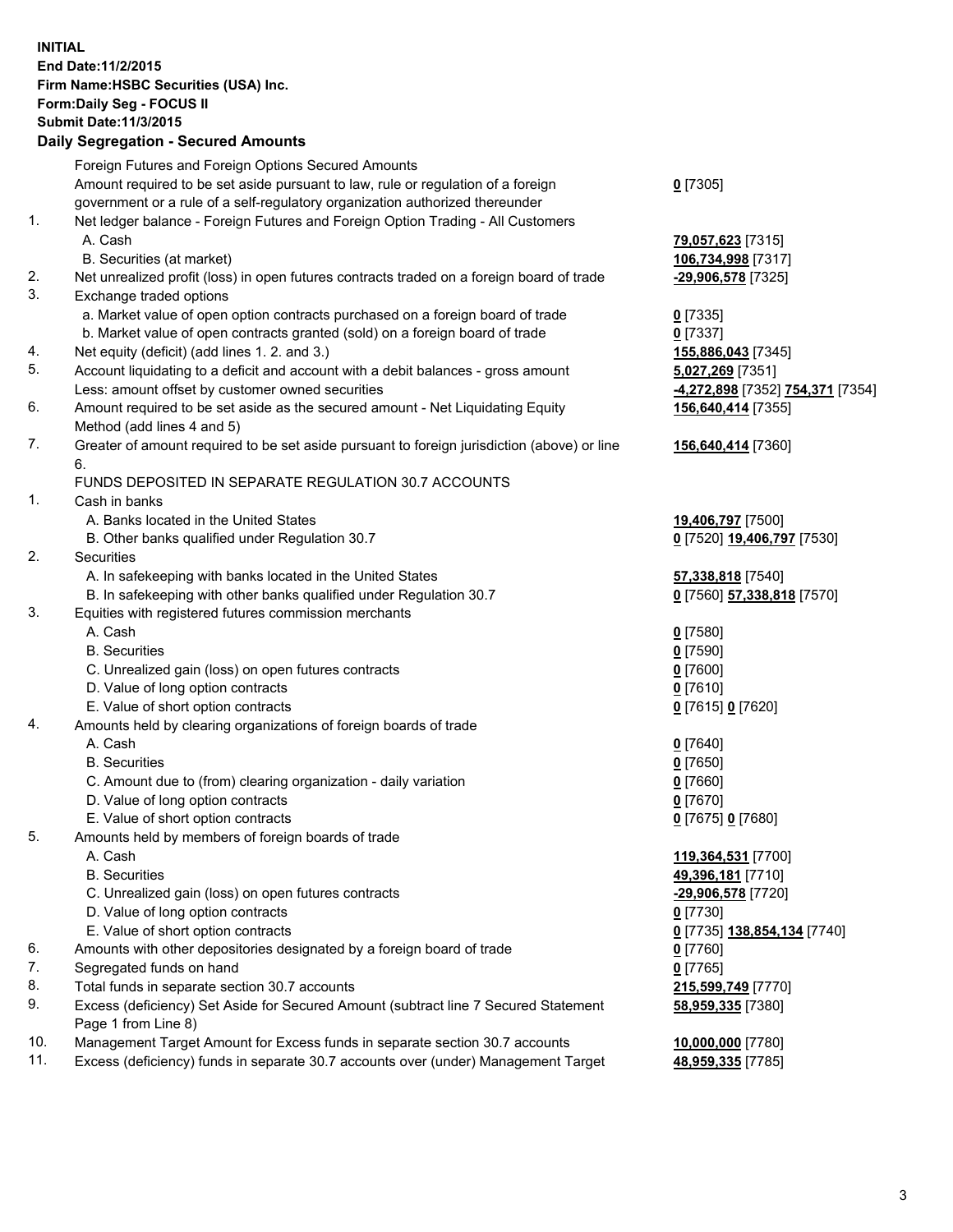| <b>INITIAL</b>                            |                                                                                      |                                   |  |  |  |
|-------------------------------------------|--------------------------------------------------------------------------------------|-----------------------------------|--|--|--|
| End Date: 11/2/2015                       |                                                                                      |                                   |  |  |  |
|                                           | Firm Name: HSBC Securities (USA) Inc.                                                |                                   |  |  |  |
| Form: Daily Seg - FOCUS II                |                                                                                      |                                   |  |  |  |
|                                           | <b>Submit Date: 11/3/2015</b>                                                        |                                   |  |  |  |
| Daily Segregation - Segregation Statement |                                                                                      |                                   |  |  |  |
|                                           | SEGREGATION REQUIREMENTS(Section 4d(2) of the CEAct)                                 |                                   |  |  |  |
| 1.                                        | Net ledger balance                                                                   |                                   |  |  |  |
|                                           | A. Cash                                                                              | -165,353,666 [7010]               |  |  |  |
|                                           | B. Securities (at market)                                                            | 1,040,384,729 [7020]              |  |  |  |
| 2.                                        | Net unrealized profit (loss) in open futures contracts traded on a contract market   | 540,316,624 [7030]                |  |  |  |
| 3.                                        | Exchange traded options                                                              |                                   |  |  |  |
|                                           | A. Add market value of open option contracts purchased on a contract market          | 166,240,682 [7032]                |  |  |  |
|                                           | B. Deduct market value of open option contracts granted (sold) on a contract market  | -45,231,395 [7033]                |  |  |  |
| 4.                                        | Net equity (deficit) (add lines 1, 2 and 3)                                          | 1,536,356,974 [7040]              |  |  |  |
| 5.                                        | Accounts liquidating to a deficit and accounts with                                  |                                   |  |  |  |
|                                           | debit balances - gross amount                                                        | 26,982,255 [7045]                 |  |  |  |
| 6.                                        | Less: amount offset by customer securities                                           | -26,857,573 [7047] 124,682 [7050] |  |  |  |
|                                           | Amount required to be segregated (add lines 4 and 5)<br>FUNDS IN SEGREGATED ACCOUNTS | 1,536,481,656 [7060]              |  |  |  |
| 7.                                        | Deposited in segregated funds bank accounts                                          |                                   |  |  |  |
|                                           | A. Cash                                                                              | 57,491,855 [7070]                 |  |  |  |
|                                           | B. Securities representing investments of customers' funds (at market)               | $0$ [7080]                        |  |  |  |
|                                           | C. Securities held for particular customers or option customers in lieu of cash (at  | 223,011,131 [7090]                |  |  |  |
|                                           | market)                                                                              |                                   |  |  |  |
| 8.                                        | Margins on deposit with derivatives clearing organizations of contract markets       |                                   |  |  |  |
|                                           | A. Cash                                                                              | 27,548,246 [7100]                 |  |  |  |
|                                           | B. Securities representing investments of customers' funds (at market)               | 293,550,000 [7110]                |  |  |  |
|                                           | C. Securities held for particular customers or option customers in lieu of cash (at  | 817,373,597 [7120]                |  |  |  |
|                                           | market)                                                                              |                                   |  |  |  |
| 9.                                        | Net settlement from (to) derivatives clearing organizations of contract markets      | 30,182,208 [7130]                 |  |  |  |
| 10.                                       | Exchange traded options                                                              |                                   |  |  |  |
|                                           | A. Value of open long option contracts                                               | 166,240,682 [7132]                |  |  |  |
|                                           | B. Value of open short option contracts                                              | -45,231,395 [7133]                |  |  |  |
| 11.                                       | Net equities with other FCMs                                                         |                                   |  |  |  |
|                                           | A. Net liquidating equity                                                            | 92,860,554 [7140]                 |  |  |  |
|                                           | B. Securities representing investments of customers' funds (at market)               | $0$ [7160]                        |  |  |  |
|                                           | C. Securities held for particular customers or option customers in lieu of cash (at  | $0$ [7170]                        |  |  |  |
|                                           | market)                                                                              |                                   |  |  |  |
| 12.                                       | Segregated funds on hand                                                             | $0$ [7150]                        |  |  |  |
| 13.                                       | Total amount in segregation (add lines 7 through 12)                                 | 1,663,026,878 [7180]              |  |  |  |
| 14.                                       | Excess (deficiency) funds in segregation (subtract line 6 from line 13)              | 126,545,222 [7190]                |  |  |  |
| 15.                                       | Management Target Amount for Excess funds in segregation                             | 110,000,000 [7194]                |  |  |  |
| 16.                                       | Excess (deficiency) funds in segregation over (under) Management Target Amount       | 16,545,222 [7198]                 |  |  |  |

16. Excess (deficiency) funds in segregation over (under) Management Target Amount Excess